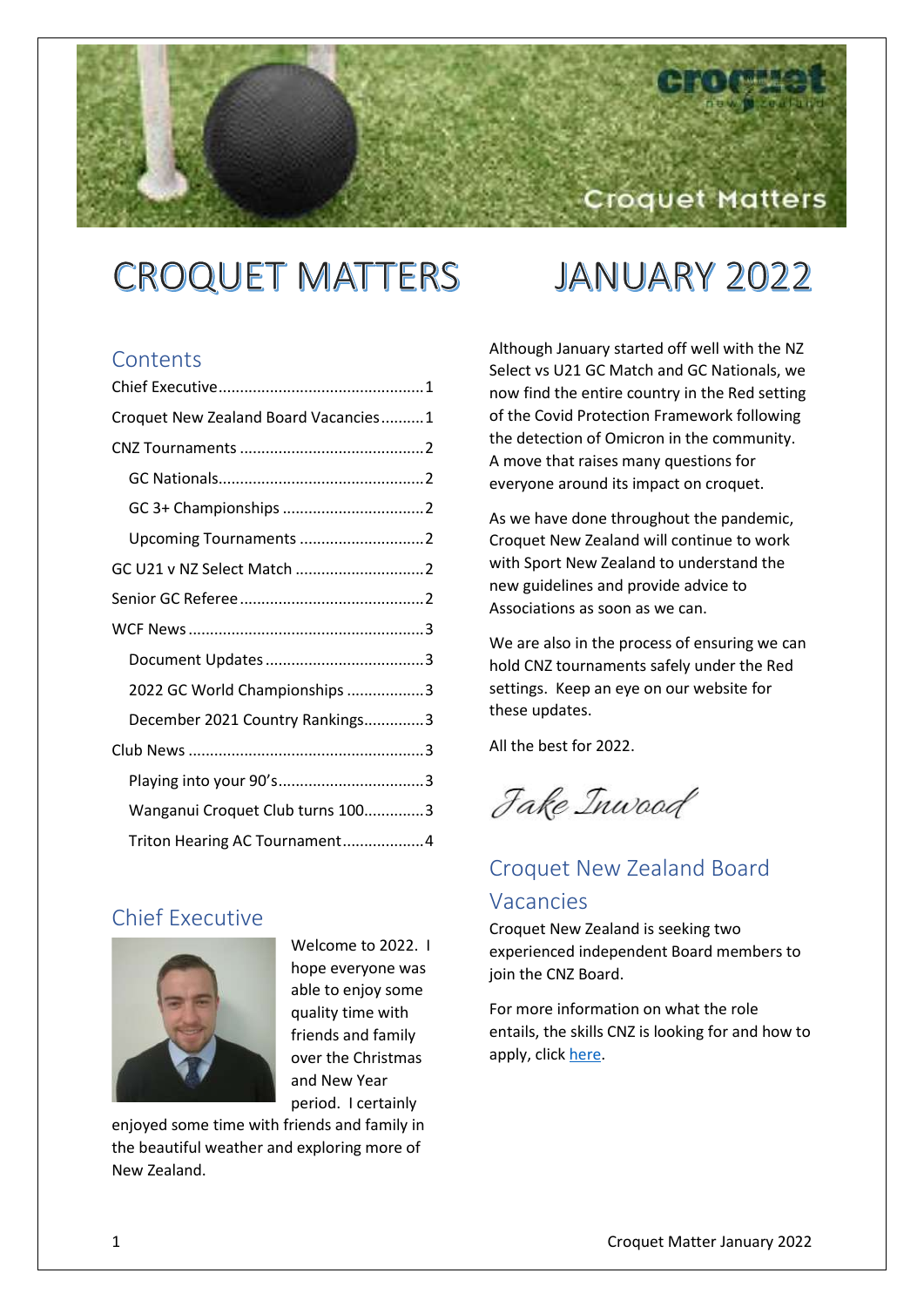# <span id="page-1-0"></span>CNZ Tournaments

#### <span id="page-1-1"></span>GC Nationals

The GC Nationals were successfully held at Waireka Croquet Club earlier in January, with the Cashmere Croquet Club (Canterbury) securing all of the silverware.

Josh Winter and Levi Franks combined once again to defend their CNZ GC Nationals Doubles title. Beating Joel Steele and Paul Kaiser 7-5, 7-4, 7-3 in the final.

Winter then went on to reverse the outcome of the 2020-21 Singles Final as he beat Duncan Dixon 4-7, 7-4, 5-7, 7-5, 7-6. The final couple of hoops will not be forgotten easily with a number of clutch shots from both players.

Read more, [here.](https://croquet.org.nz/winter-dominates-gc-nationals/)

Watch the GC Nationals Singles Final, [here.](https://www.youtube.com/watch?v=5O6tBcv1IVI)

## <span id="page-1-2"></span>GC 3+ Championships

Cashmere Croquet Club's dominance on the National GC scene continued as Melanie Stevenson won the 2021-22 CNZ GC 3+ Championship. After advancing through block play with 8 wins from 10 games, Stevenson then won 4 of 5 games in the super-section to claim the title.

Read more, [here.](https://croquet.org.nz/winter-dominates-gc-nationals/)

<span id="page-1-3"></span>Upcoming Tournaments **12th to 18th February 2022** [CNZ New Zealand Open Championships](https://croquet.org.nz/tournament/new-zealand-open/)

**19th & 20th February 2022** [CNZ Women's GC Tournament](https://croquet.org.nz/tournament/25-26-november-2017-womens-gc-tournament/)

**4 th to 6th March 2022** [CNZ Women's AC Invitation](https://croquet.org.nz/tournament/womens-ac-invitation/)

# <span id="page-1-4"></span>GC U21 v NZ Select Match



*Myles & James Duggan on the commentary desk*

The GC U21 v NZ Select match on the  $8<sup>th</sup>$  and 9 th of January marked the first event CNZ had streamed live with "in-house" production. Following some early technical difficulties, the singles of the first Test and all of the second Test were streamed live.

We were even lucky enough to have the experienced Lesley Murdoch come along and help out with the commentary on day one with Myles and James Duggan.

CNZ is extremely proud of being able to bring you the NZ Select Teams 2-0 victory and we look forward to bring you more events in the future.

Read more about the event[, here.](https://croquet.org.nz/nz-select-beat-nz-u21-2-0/)

Missed the action? Head over to our [YouTube](https://www.youtube.com/channel/UCV7k1gW3FQ3gamtHCmPDZZA)  [channel](https://www.youtube.com/channel/UCV7k1gW3FQ3gamtHCmPDZZA) to catch up.

# <span id="page-1-5"></span>Senior GC Referee

The Laws Committee began the enormous task of creating the Senior GC Referee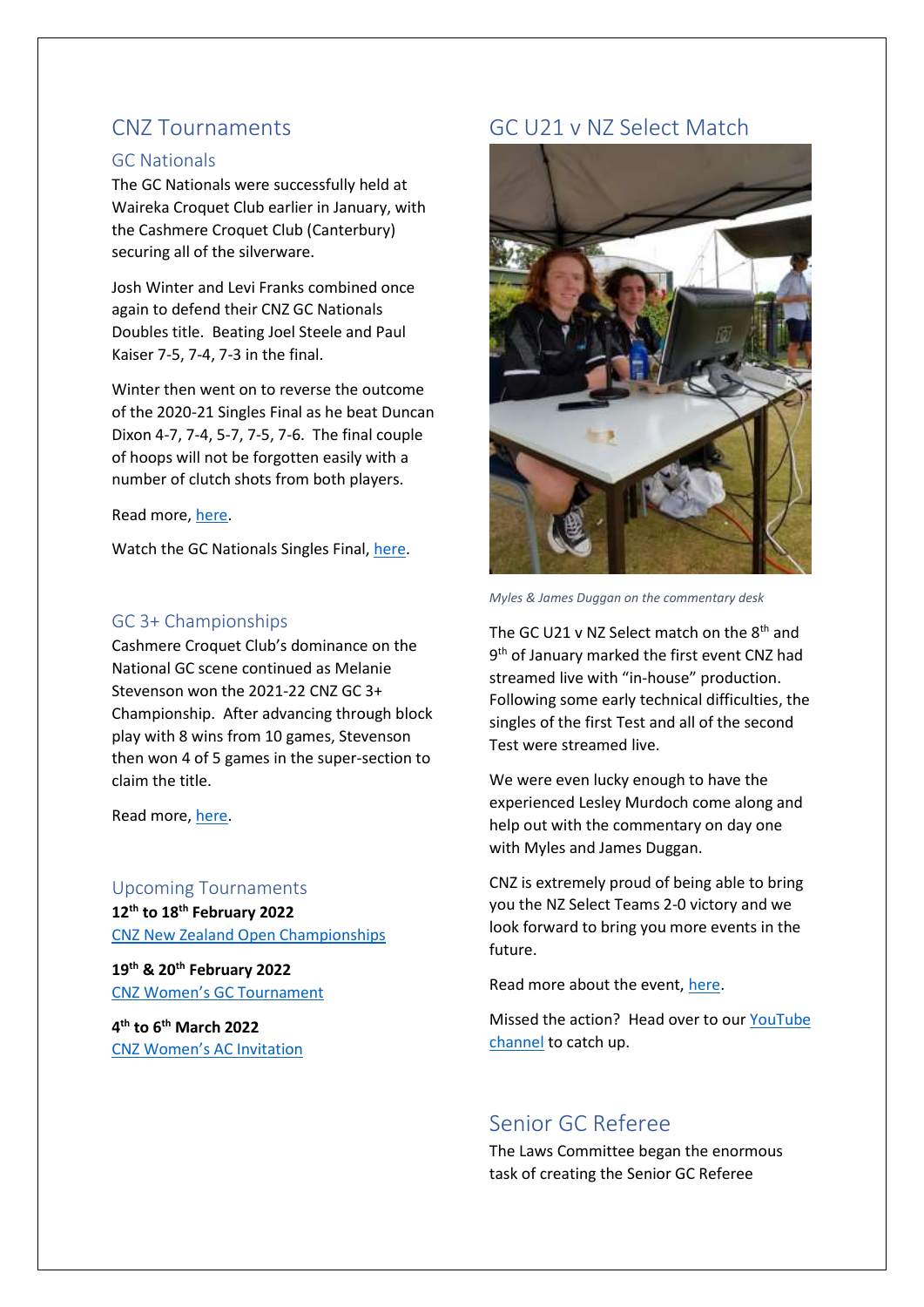qualification in late 2020. From the  $1<sup>st</sup>$  of January 2022 the qualification became official.

To read more, and learn who the Senior GC Examining Referees are, click [here.](https://croquet.org.nz/senior-gc-referee-qualification/)

## <span id="page-2-0"></span>WCF News

#### <span id="page-2-1"></span>Document Updates

The WCF have busily been working to update some of their statutes and regulations to reflect current requirements. The updates include:

[WCF Event Regulations](https://worldcroquet.org/wp-content/uploads/2022/01/WCFEventRegulations_v5.0.pdf)

[WCF Statutes](https://worldcroquet.org/wp-content/uploads/2022/01/WCFStatutes_v13.4.pdf)

[WCF Ranking Regulations](https://worldcroquet.org/update-to-wcf-ranking-regulations/)

#### <span id="page-2-2"></span>2022 GC World Championships

The 2022 Golf Croquet World Championships will be held at Sussex County Croquet Club from  $30<sup>th</sup>$  July to  $7<sup>th</sup>$  August 2022.

Any players wishing to participate should notif[y croquet@croquet.org.nz](mailto:croquet@croquet.org.nz) before 5pm on the 23rd February 2022.

For more information, click [here.](https://croquet.org.nz/2022-golf-croquet-world-championships/)

#### <span id="page-2-3"></span>December 2021 Country Rankings

New Zealand finished the 2021 calendar year ranked 3<sup>rd</sup> in both the AC and GC country rankings. For the full list of country rankings, click on the links below.

[AC Country Rankings](https://worldcroquet.org/ac-country-rankings-as-at-31st-december-2021/) – as at 31 December [2021](https://worldcroquet.org/ac-country-rankings-as-at-31st-december-2021/)

[GC Country Rankings](https://worldcroquet.org/gc-country-rankings-as-at-31-december-2021/) – as at 31 December [2021](https://worldcroquet.org/gc-country-rankings-as-at-31-december-2021/)

# <span id="page-2-4"></span>Club News

#### <span id="page-2-5"></span>Playing into your 90's

Age is just a number and that's what three nonagenarians at Paraparaumu Croquet Club prove regularly.

Reg Hurley, Neville Sandiford and Sunny Amey are all in their 90s but still regularly play croquet (AC and GC).

Crediting the sport for helping keep them active and alert. Not only does croquet continue to provide physical benefits, the social aspects of the warm, inviting Paraparaumu Croquet Club make croquet enjoyable and provides many fond memories.



*Neville & Sunny Reg*

#### <span id="page-2-6"></span>Wanganui Croquet Club turns 100



The Wanganui Croquet Club celebrated its centenary on 4<sup>th</sup> & 5<sup>th</sup> December 2021.

The inaugural meeting was held in the old YMCA building on 26<sup>th</sup> September 1921 when it was decided to form the Wanganui Croquet Club. Bylaws were adopted at a meeting on